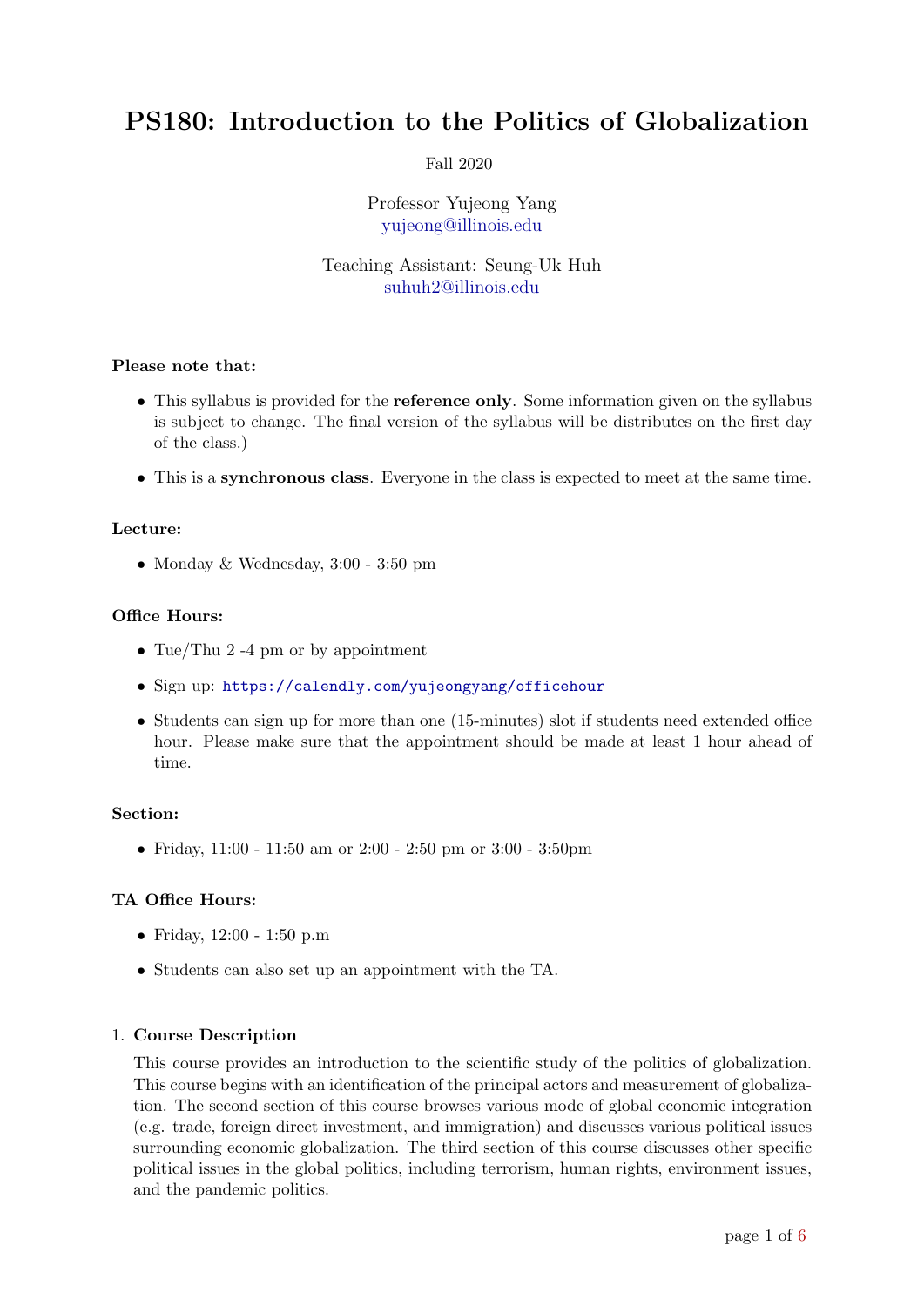# 2. Course Materials

There is only one textbook required for the course.

Frieden, Jeffry A., David A. Lake, and Kenneth A. Schultz. 2019. World Politics: Interests, Interactions, Institutions. New York: W.W. Norton. 4th Edition. (referred to as FLS below)

All other readings will be made available on Compass. Please ensure that you have completed all readings before lecture.

### 3. Course Requirements and Assignments

| Section participation $\ldots \ldots \ldots \ldots \ldots \ldots \ldots \ldots \ldots 20\%$ |  |
|---------------------------------------------------------------------------------------------|--|

# • Midterm  $(15\%$  ) and Final  $(25\%)$

The format of the midterm and final will consist of a combination of  $T/F$  questions, multiple choices, short answers. Examples of T/F questions and multiple choices will be shared during the lecture. The short answer questions will be drawn from the key terms identified at the beginning of each set of lecture notes. Students are expected to provide 4-5 sentences which define the concept and explain its relevance to the study of international politics). All exams are cumulative.

# • Reading Assignments  $(2\% \times 10)$

There are 12 reading assignments throughout the semester. Student may skip up to 2 reading assignments. For those who submit more than the required ten sets, only their most successful ten sets will be used when calculating their final grades. Students who completed more than 10 sets of reading assignment successfully would receive extracredit points.

# • (Online) Weekly Quizzes  $(2\% \times 10)$

- There will be online quizzes at the end of every week (Friday 11:59pm). Samples of the quiz questions will be shared during the lecture. Some of the quiz questions will be recycled and will show up in the Midterm and Final. In this regard, the weekly quizzes are great study guides for students. Students are encouraged to review the quiz questions when they prepare the midterm and final.
- $-$  I only count ten sets of quiz scores to calculate the final quiz grades. Students who miss or do not do well on the quizzes for whatever reasons are automatically excused up to two times.

# • Section Participation (20%)

20 % of course grade will be based on student's preparation for, attendance of, and participation in lecture and class discussion.

- Those who are uncomfortable speaking up in section can earn participation points by having discussion during the office hours.
- Students can opt to miss up to three lectures per semester without penalty. Every each subsequent absence will be penalized (- 1 percentage point for each subsequent absence). If students habitually miss lecture or section without excuse (8 or more times per semester), they will receive zero of 10 percentage points.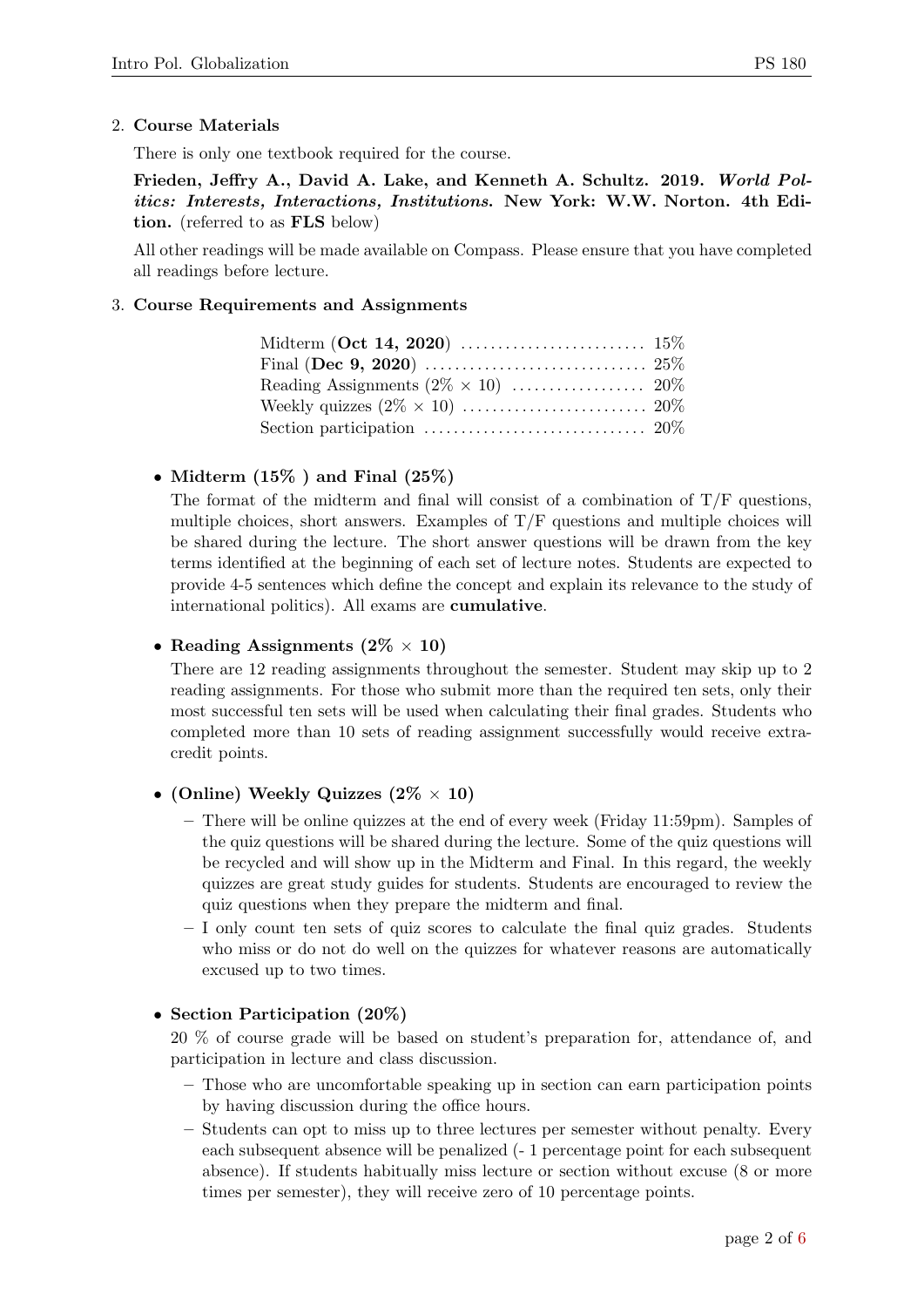– Full attendance at all lectures without active participation in either will earn students no higher than a 9 (out of 10 percentage points).

# • Assignment of Grades

Letter grades will be calculated according to the following scale:

|  |  |  | A+ $(97-100)$ B+ $(87-89)$ C+ $(77-79)$ D+ $(67-69)$ |
|--|--|--|------------------------------------------------------|
|  |  |  | A $(93-96)$ B $(83-86)$ C $(73-76)$ D $(63-66)$      |
|  |  |  | A- $(90-92)$ B- $(80-82)$ C- $(70-72)$ D- $(60-62)$  |

# 4. Classroom Policies

# • Late Policy

Any assignments (weekly quizzes and/or reading assignments) should be submitted by the deadline. There will be no make-up quizzes. Assignments turned in within an hour of the due date will lose 10 percent of total points. Assignments turned in within a day of the due date (i.e. 24 hours past the deadline) will lose 20 percent of total points. Any assignments turned in after that will receive zero (0) points. The student alone is responsible for uploading assignments on time and in a readable format (either PDF or word).

# • Academic Honesty

All work that a student submit and complete in the course must be the student's own. It is students' responsibility to refrain from infractions of academic integrity, from conduct that may lead to suspicion of such infractions, and from conduct that aids others in such infractions. "I did not know" is not an excuse. Please refer to the Academic integrity policy and procedure. [https://studentcode.illinois.edu/](https://studentcode.illinois.edu/article1/part4/1-401/) [article1/part4/1-401/](https://studentcode.illinois.edu/article1/part4/1-401/)

# • Students with Disabilities

The instructor will do their utmost to make appropriate accommodations for students with disabilities. As explained in the University of Illinois Student Code, these accommodations can be coordination through the Division of Disability Resources and Educational Services, reachable at (217) 333-4603 or <disability@illinois.edu>

# 5. Course Outline and Reading Schedule

# Week 1. Part I : Conceptualizing Globalization - Introduction

Monday, August 24 - Introduction

Wednesday, August 26 -Conceptualizing Globalization

• Thomas Friedman,"It's a Flat World Afterall" (Blackboard)

# Week 2. Part I : Conceptualizing Globalization - Actors of Globalization

Monday, August 31 - Measuring Globalization

• Gygli, Savina, Florian Haelg, Niklas Potrafke, and Jan-Egbert Sturm. "The KOF globalisation index–revisited." The Review of International Organizations 14, no. 3 (2019): 543-574. (You can stop on p.558)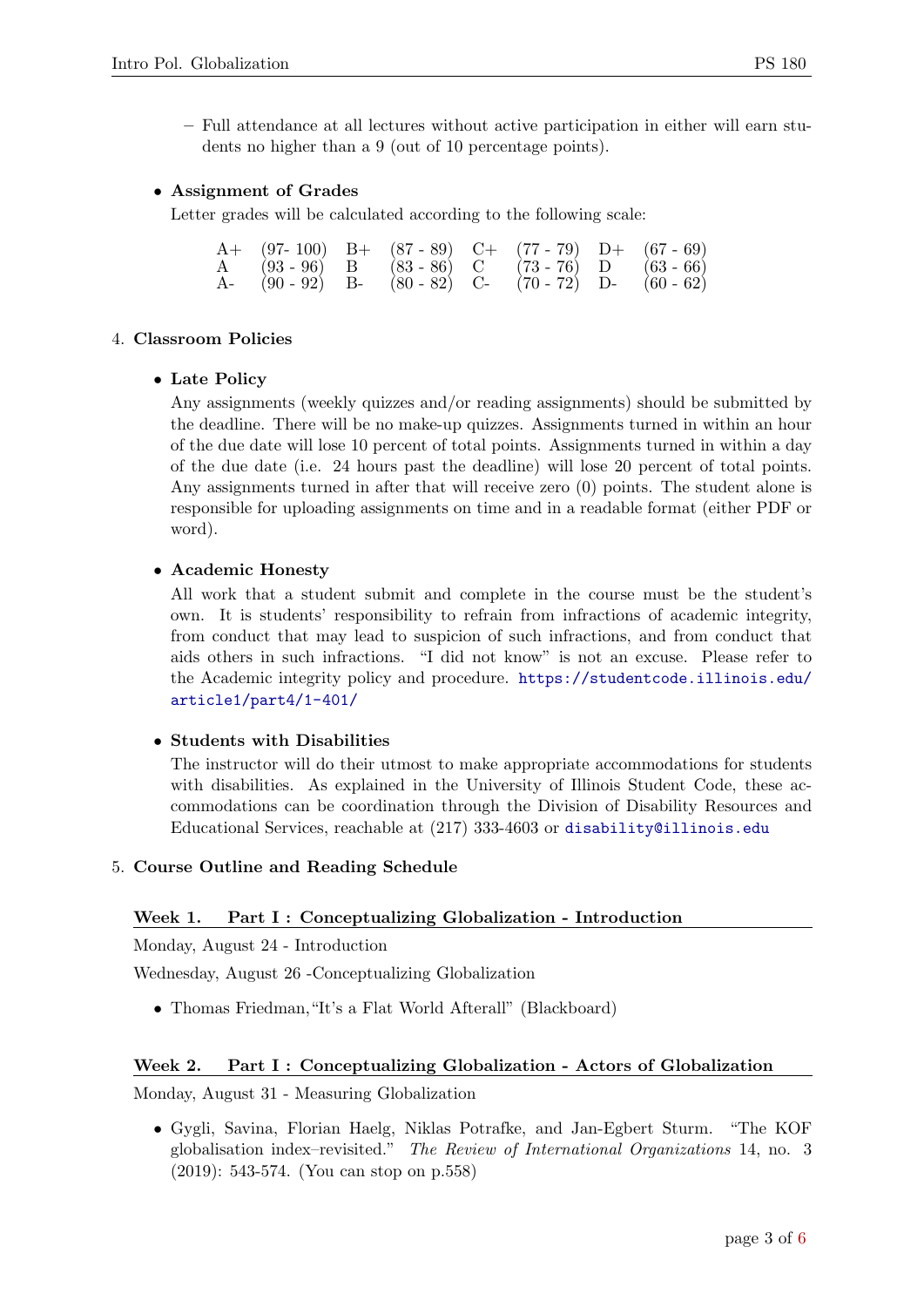Wednesday, September 2 - Actors of Globalization

• FLS, Chapter 2 (pp.  $42 - 68$ ).

#### Week 3. Part I : Conceptualizing Globalization - Actors of Globalization

Monday, September 7 - Labor Day (No class)

Wednesday, September 9 - State and Sovereignty

- Wall, Kat, "The end of the welfare state? How globalization is affecting state sovereignty". Global Policy Journal (Aug 17, 2012).
- Jacalyn Goldzweig Panitz, "Globalisation and State Sovereignty: A Mixed Bag".(Jan 10, 2019).

#### Week 4. Part II : Global Economic Integration - Trade

Monday, September 14 - The Politics of International Trade (1)

- FLS, 1st part of Chapter 7 (pp. 297-312).
- Peter S. Goodman. "More Wealth, More Jobs, but Not for Everyone: What Fuels the Backlash on Trade." The New York Times, (September 28, 2016).

Wednesday, September 16 - The Politics of International Trade (2)

• FLS, 2nd part of Chapter 7 (pp. 330-337)

#### Week 5. Part II : Global Economic Integration - FDI

Monday, September 21 -Why Do Firms Go Multinational?

• FLS, part of Chapter 8 (pp. 371-377)

Wednesday, September 23 - Who Benefits and Gets Hurt from FDIs?

• Jakobsen, Jo, and Tor G. Jakobsen. "Economic nationalism and FDI." Society and Business Review 6, no.1 (2011): 61-76.

#### Week 6. Part II : Global Economic Integration - Immigration

Monday, September 28 - Why do People Move Across Borders?

• FLS, part of Chapter 8 (pp. 377 - 383)

Wednesday, September 30 - Who Supports and Opposes Immigration?

• Hainmueller, Jens, and Daniel J. Hopkins. "The hidden American immigration consensus: A conjoint analysis of attitudes toward immigrants." American Journal of Political Science 59, no. 3 (2015): 529-548.

#### Week 7. Part II : Global Economic Integration - International Development

Monday, October 5 - Foreign Aid

• FLS, part of Chapter 10 (pp. 445 - 459)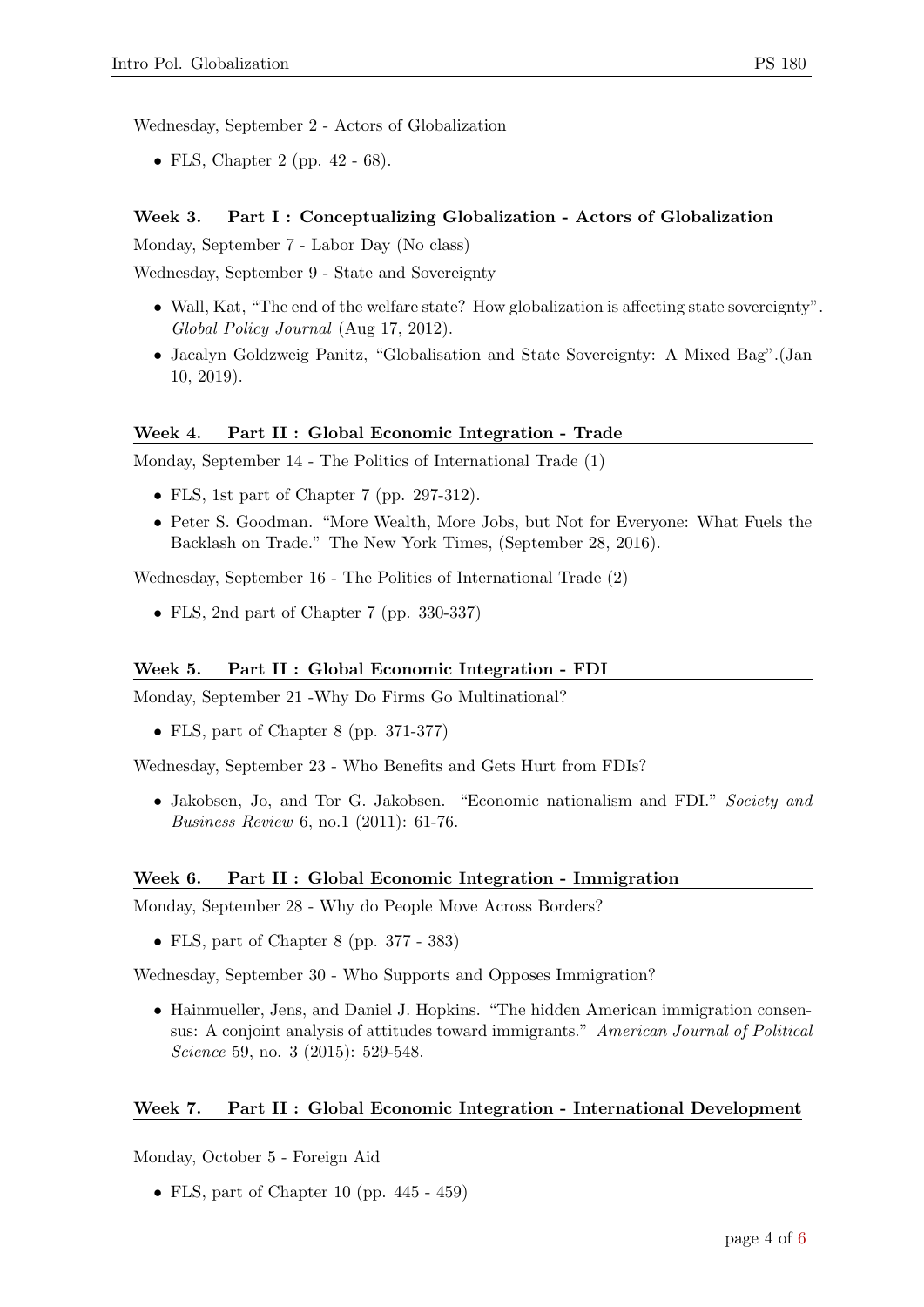Wednesday, October 7 - Capitalist Peace?

- Edward Luce. The end of the golden arches doctrine. Financial Times (May 10, 2015).
- McDonald, Patrick J. "Peace through Trade or Free Trade?" The Journal of Conflict Resolution 48, no. 4 (2004): 547-72.

### Week 8. Midterm

Monday, October 12 - Exam Review Wednesday, October 14 - Midterm

### Week 9. Part III : Political Issues of Globalization - Populism

October 19 & 21 - Globalization, Populism, and Nationalism

- FLS, part of Chapter 14, (pp. 620-634)
- Rodrik, Dani. 2018. "It's the Politics, Stupid!" In Straight Talk on Trade: Ideas for a Sane World Economy. Princeton: Princeton University Press, 267-274.
- Rapoza, Kennth, Globalization Versus Nationalism Forcing Investors To Rethink Everything. Forbes (May 14, 2018).

#### Week 10. Part II : Political Issues of Globalization - Terrorism

Monday, October 26 - Terrorism

• FLS, part of Chapter 6 (pp. 268-291)

Wednesday, October 28 - Terrorism and Democracy

- Li, Quan. "Does democracy promote or reduce transnational terrorist incidents?." Journal of Conflict resolution 49, no. 2 (2005): 278-297.
- Christensen, D. A., & Aars, J. "Does democracy decrease fear of terrorism?". Terrorism and political violence 31, no. 3 (2009): 615-631.

#### Week 11. Part II : Political Issues of Globalization - Environment Issues

Monday, Nov 2 - Globalization and Environment Issues

• FLS, 1st part of Chapter 13 (pp. 540-555)

Wednesday, Nov 4 - Politics of Climate Change

• FLS, 2nd part of Chapter 13 (pp. 556-581)

#### Week 12. Part II : Political Issues of Globalization - Human Rights

Monday, Nov 9 - Human Rights (1)

• FLS, 1st part of Chapter 12 (pp. 498-520)

Wednesday, Nov 11 - Human Rights (2)

• FLS, 2nd part of Chapter 12 (pp. 520-537)